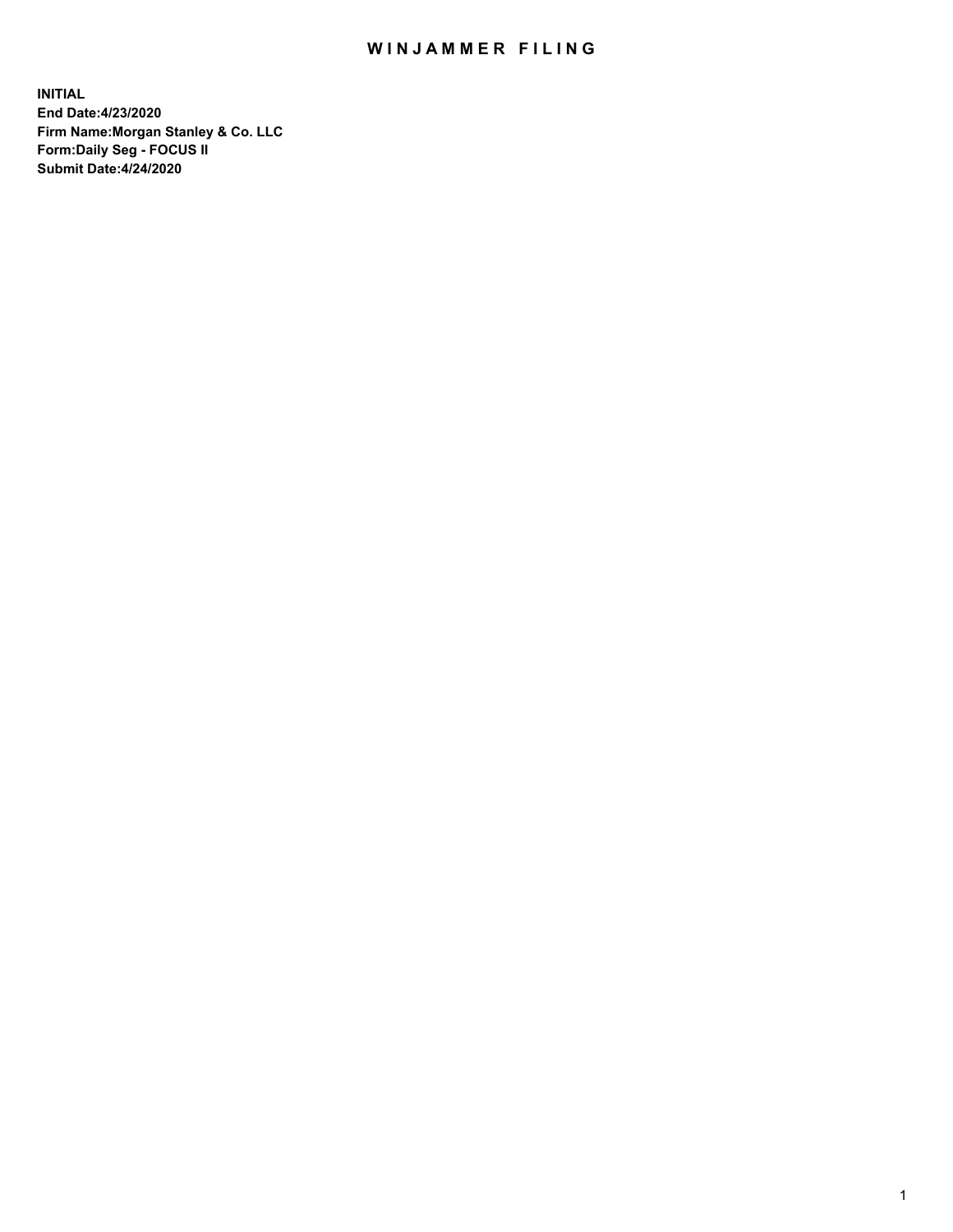**INITIAL End Date:4/23/2020 Firm Name:Morgan Stanley & Co. LLC Form:Daily Seg - FOCUS II Submit Date:4/24/2020 Daily Segregation - Cover Page**

| Name of Company                                                                                                                                                                                                                                                                                                                | Morgan Stanley & Co. LLC                                |
|--------------------------------------------------------------------------------------------------------------------------------------------------------------------------------------------------------------------------------------------------------------------------------------------------------------------------------|---------------------------------------------------------|
| <b>Contact Name</b>                                                                                                                                                                                                                                                                                                            | <b>Ikram Shah</b>                                       |
| <b>Contact Phone Number</b>                                                                                                                                                                                                                                                                                                    | 212-276-0963                                            |
| <b>Contact Email Address</b>                                                                                                                                                                                                                                                                                                   | Ikram.shah@morganstanley.com                            |
| FCM's Customer Segregated Funds Residual Interest Target (choose one):<br>a. Minimum dollar amount: ; or<br>b. Minimum percentage of customer segregated funds required:% ; or<br>c. Dollar amount range between: and; or<br>d. Percentage range of customer segregated funds required between:% and%.                         | 235,000,000<br><u>0</u><br><u>00</u><br><u>00</u>       |
| FCM's Customer Secured Amount Funds Residual Interest Target (choose one):<br>a. Minimum dollar amount: ; or<br>b. Minimum percentage of customer secured funds required:%; or<br>c. Dollar amount range between: and; or<br>d. Percentage range of customer secured funds required between:% and%.                            | 140,000,000<br><u>0</u><br><u>0 0</u><br>0 <sub>0</sub> |
| FCM's Cleared Swaps Customer Collateral Residual Interest Target (choose one):<br>a. Minimum dollar amount: ; or<br>b. Minimum percentage of cleared swaps customer collateral required:% ; or<br>c. Dollar amount range between: and; or<br>d. Percentage range of cleared swaps customer collateral required between:% and%. | 92,000,000<br><u>0</u><br><u>00</u><br>00               |

Attach supporting documents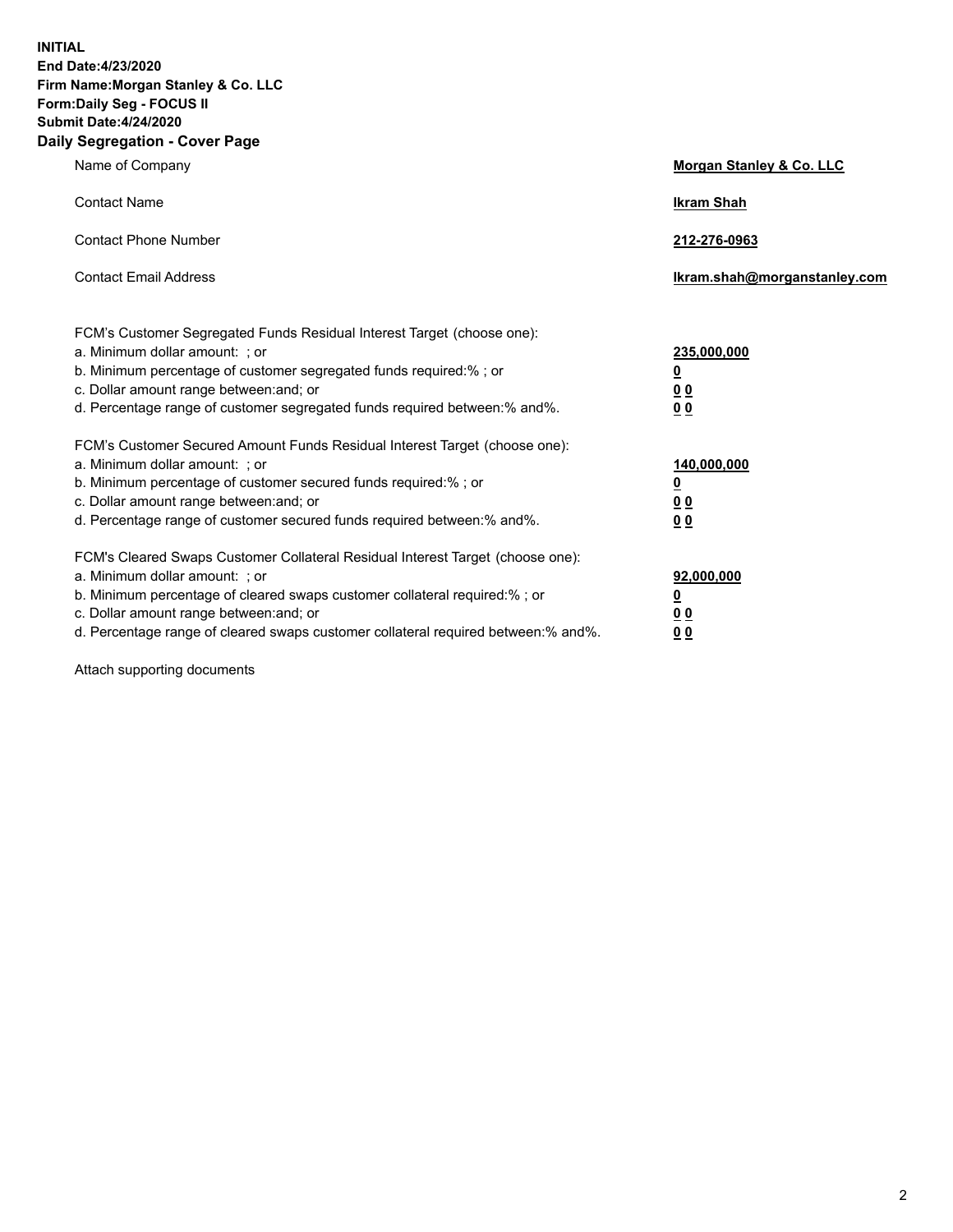## **INITIAL End Date:4/23/2020 Firm Name:Morgan Stanley & Co. LLC Form:Daily Seg - FOCUS II Submit Date:4/24/2020 Daily Segregation - Secured Amounts** Foreign Futures and Foreign Options Secured Amounts Amount required to be set aside pursuant to law, rule or regulation of a foreign government or a rule of a self-regulatory organization authorized thereunder 1. Net ledger balance - Foreign Futures and Foreign Option Trading - All Customers A. Cash **4,415,426,377** [7315] B. Securities (at market) **2,817,886,479** [7317] 2. Net unrealized profit (loss) in open futures contracts traded on a foreign board of trade **-312,520,767** [7325] 3. Exchange traded options a. Market value of open option contracts purchased on a foreign board of trade **16,330,089** [7335] b. Market value of open contracts granted (sold) on a foreign board of trade **-21,241,679** [7337] 4. Net equity (deficit) (add lines 1. 2. and 3.) **6,915,880,499** [7345] 5. Account liquidating to a deficit and account with a debit balances - gross amount **144,908,760** [7351] Less: amount offset by customer owned securities **-139,271,120** [7352] **5,637,640** 6. Amount required to be set aside as the secured amount - Net Liquidating Equity Method (add lines 4 and 5) 7. Greater of amount required to be set aside pursuant to foreign jurisdiction (above) or line 6. FUNDS DEPOSITED IN SEPARATE REGULATION 30.7 ACCOUNTS 1. Cash in banks A. Banks located in the United States **264,110,242** [7500] B. Other banks qualified under Regulation 30.7 **225,906,348** [7520] **490,016,590** 2. Securities A. In safekeeping with banks located in the United States **777,033,728** [7540] B. In safekeeping with other banks qualified under Regulation 30.7 **0** [7560] **777,033,728** [7570] 3. Equities with registered futures commission merchants A. Cash **11,567,020** [7580] B. Securities **0** [7590] C. Unrealized gain (loss) on open futures contracts **2,965,124** [7600] D. Value of long option contracts **0** [7610] E. Value of short option contracts **0** [7615] **14,532,144** [7620] 4. Amounts held by clearing organizations of foreign boards of trade A. Cash **0** [7640] B. Securities **0** [7650] C. Amount due to (from) clearing organization - daily variation **0** [7660] D. Value of long option contracts **0** [7670] E. Value of short option contracts **0** [7675] **0** [7680] 5. Amounts held by members of foreign boards of trade A. Cash **4,259,598,672** [7700] B. Securities **2,040,852,751** [7710] C. Unrealized gain (loss) on open futures contracts **-315,485,890** [7720] D. Value of long option contracts **16,330,089** [7730]

- E. Value of short option contracts **-21,241,679** [7735] **5,980,053,943**
- 6. Amounts with other depositories designated by a foreign board of trade **0** [7760]
- 7. Segregated funds on hand **0** [7765]
- 8. Total funds in separate section 30.7 accounts **7,261,636,405** [7770]
- 9. Excess (deficiency) Set Aside for Secured Amount (subtract line 7 Secured Statement Page 1 from Line 8)
- 10. Management Target Amount for Excess funds in separate section 30.7 accounts **140,000,000** [7780]
- 11. Excess (deficiency) funds in separate 30.7 accounts over (under) Management Target **200,118,266** [7785]

[7354] **6,921,518,139** [7355]

**6,921,518,139** [7360]

[7530]

[7740] **340,118,266** [7380]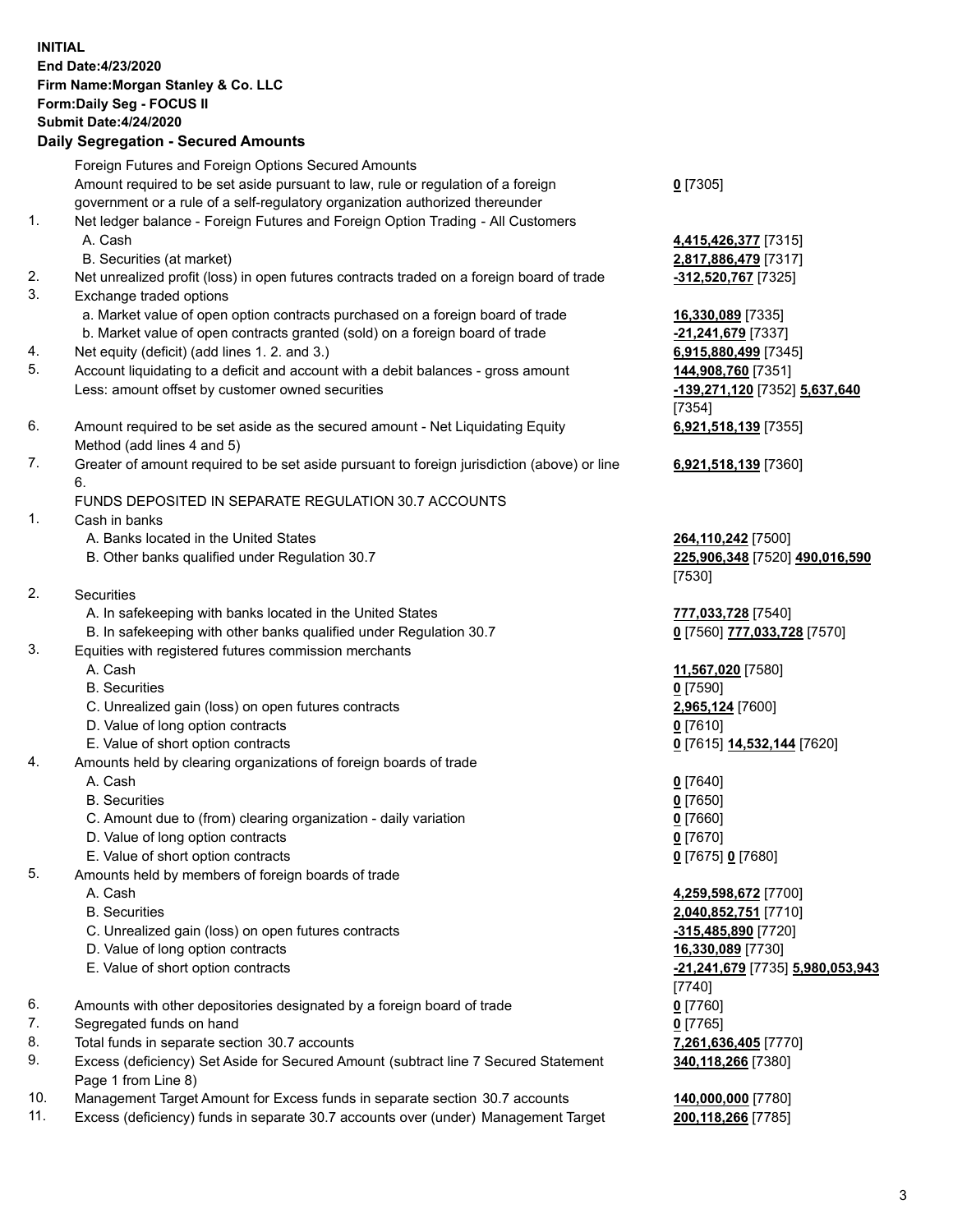**INITIAL End Date:4/23/2020 Firm Name:Morgan Stanley & Co. LLC Form:Daily Seg - FOCUS II Submit Date:4/24/2020 Daily Segregation - Segregation Statement** SEGREGATION REQUIREMENTS(Section 4d(2) of the CEAct) 1. Net ledger balance A. Cash **10,749,669,614** [7010] B. Securities (at market) **8,480,935,394** [7020] 2. Net unrealized profit (loss) in open futures contracts traded on a contract market **7,018,266,144** [7030] 3. Exchange traded options A. Add market value of open option contracts purchased on a contract market **814,995,629** [7032] B. Deduct market value of open option contracts granted (sold) on a contract market **-660,921,003** [7033] 4. Net equity (deficit) (add lines 1, 2 and 3) **26,402,945,778** [7040] 5. Accounts liquidating to a deficit and accounts with debit balances - gross amount **192,487,618** [7045] Less: amount offset by customer securities **-188,971,293** [7047] **3,516,325** [7050] 6. Amount required to be segregated (add lines 4 and 5) **26,406,462,103** [7060] FUNDS IN SEGREGATED ACCOUNTS 7. Deposited in segregated funds bank accounts A. Cash **4,685,207,355** [7070] B. Securities representing investments of customers' funds (at market) **0** [7080] C. Securities held for particular customers or option customers in lieu of cash (at market) **1,428,182,729** [7090] 8. Margins on deposit with derivatives clearing organizations of contract markets A. Cash **14,132,249,465** [7100] B. Securities representing investments of customers' funds (at market) **0** [7110] C. Securities held for particular customers or option customers in lieu of cash (at market) **7,052,752,665** [7120] 9. Net settlement from (to) derivatives clearing organizations of contract markets **-367,830,995** [7130] 10. Exchange traded options A. Value of open long option contracts **814,995,629** [7132] B. Value of open short option contracts **-660,921,003** [7133] 11. Net equities with other FCMs A. Net liquidating equity **14,156,844** [7140] B. Securities representing investments of customers' funds (at market) **0** [7160] C. Securities held for particular customers or option customers in lieu of cash (at market) **0** [7170] 12. Segregated funds on hand **0** [7150] 13. Total amount in segregation (add lines 7 through 12) **27,098,792,689** [7180] 14. Excess (deficiency) funds in segregation (subtract line 6 from line 13) **692,330,586** [7190] 15. Management Target Amount for Excess funds in segregation **235,000,000** [7194]

16. Excess (deficiency) funds in segregation over (under) Management Target Amount Excess

**457,330,586** [7198]